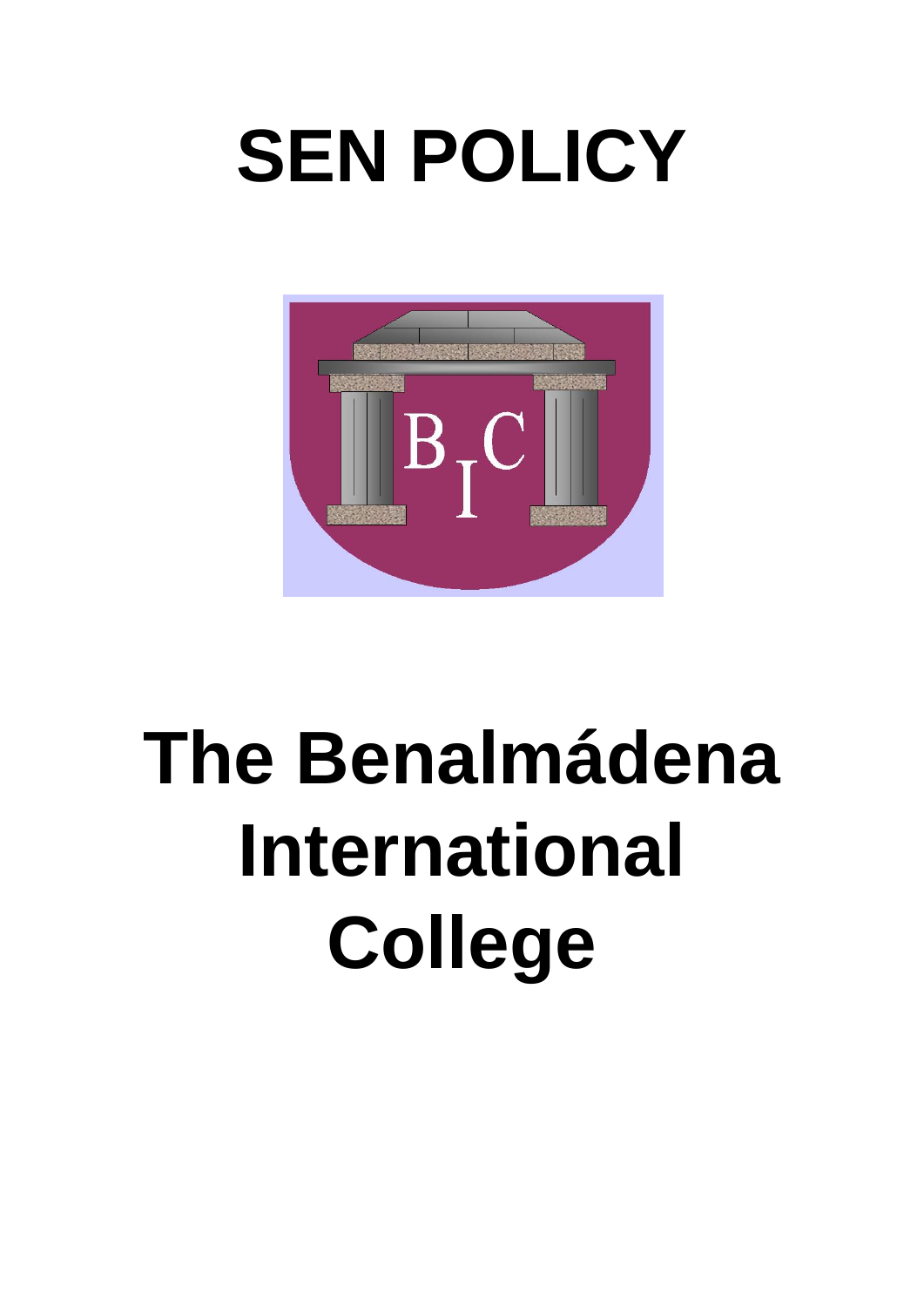| Approved by:        | [Keith Ellis]   |  | <b>Date: 18/9/21</b> |  |
|---------------------|-----------------|--|----------------------|--|
| Last reviewed on:   | September, 2021 |  |                      |  |
| Next review due by: | September, 2022 |  |                      |  |
| <b>Contents</b>     |                 |  |                      |  |
|                     |                 |  |                      |  |
|                     |                 |  |                      |  |
|                     |                 |  |                      |  |
|                     |                 |  |                      |  |
|                     |                 |  |                      |  |
|                     |                 |  |                      |  |
|                     |                 |  |                      |  |

# <span id="page-1-0"></span>**1. Aims**

Our SEN policy and information report aims to:

- Set out how our school will support and make provision for pupils with special educational needs (SEN)
- Explain the roles and responsibilities of everyone involved in providing for pupils with SEN

# <span id="page-1-1"></span>**2. Legislation and guidance**

All schools:

This policy and information report is based on the statutory Special Educational Needs and Disability [\(SEND\) Code of Practice](https://www.gov.uk/government/uploads/system/uploads/attachment_data/file/398815/SEND_Code_of_Practice_January_2015.pdf) and the following legislation:

[Part 3 of the Children and Families Act 2014,](http://www.legislation.gov.uk/ukpga/2014/6/part/3) which sets out schools' responsibilities for pupils with SEN and disabilities

[The Special Educational Needs and Disability Regulations 2014,](http://www.legislation.gov.uk/uksi/2014/1530/contents/made) which set out schools' responsibilities for education, health and care (EHC) plans, SEN Co-ordinators (SENCOs) and the SEN information report

# <span id="page-1-2"></span>**3. Definitions**

A pupil has SEN if they have a learning difficulty or disability which calls for special educational provision to be made for them.

They have a learning difficulty or disability if they have:

- A significantly greater difficulty in learning than the majority of the others of the same age, or
- A disability which prevents or hinders them from making use of facilities of a kind generally provided for others of the same age in mainstream schools

Special educational provision is educational or training provision that is additional to, or different from, that made generally for other children or young people of the same age by mainstream schools.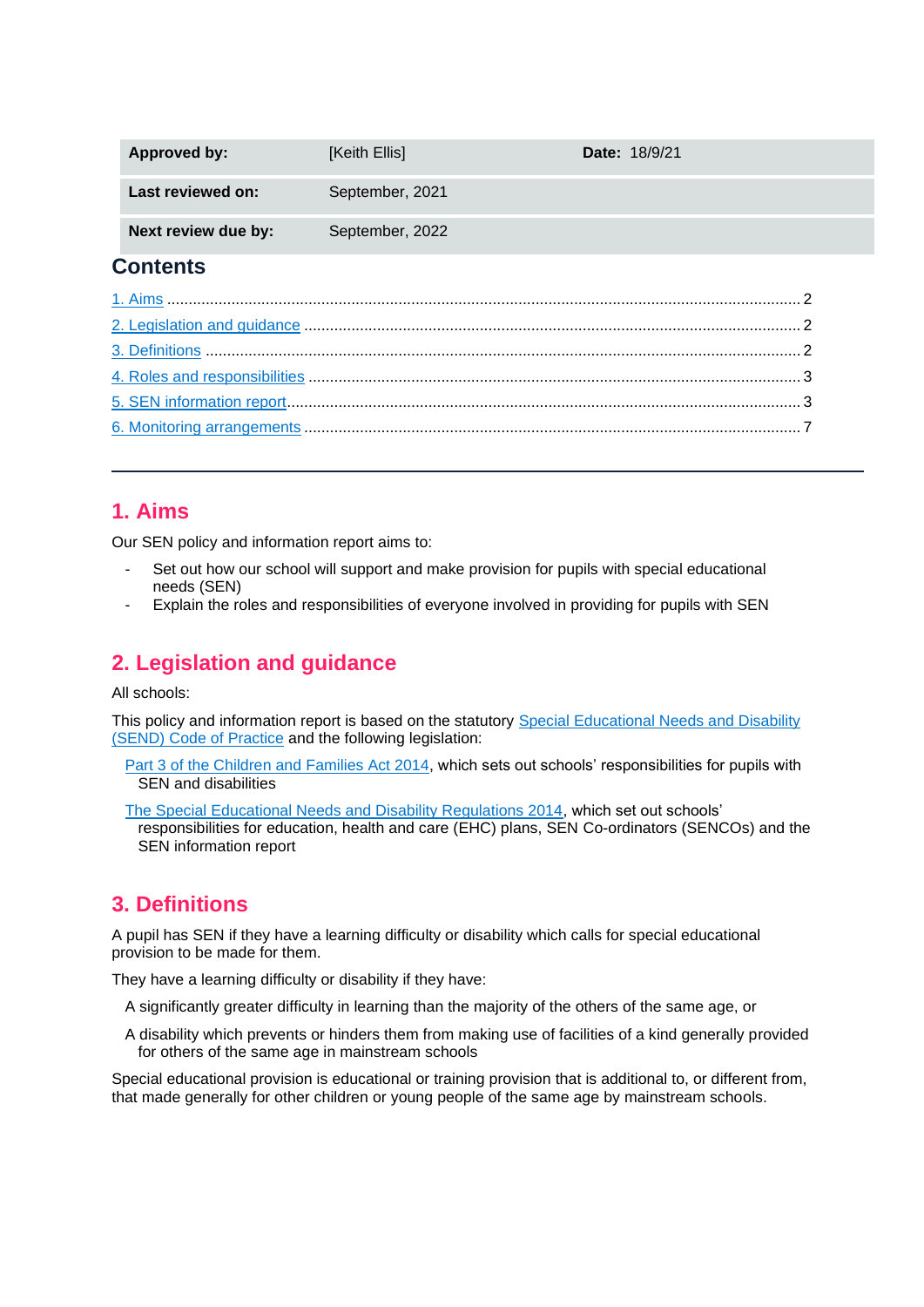# <span id="page-2-0"></span>**4. Roles and responsibilities**

## **4.1 The SENCO**

#### The SENCO is **Julie Tyreman**

They will:

- Work with the headteacher to determine the strategic development of the SEN policy and provision in the school
- Have day-to-day responsibility for the operation of this SEN policy and the co-ordination of specific provision made to support individual pupils with SEN, including those who have EHC plans
- Provide professional guidance to colleagues and work with staff, parents, and other agencies to ensure that pupils with SEN receive appropriate support and high-quality teaching

Advise on the graduated approach to providing SEN support

Advise on the deployment of the school's delegated budget and other resources to meet pupils' needs effectively

Be the point of contact for external agencies, especially the local authority and its support services

Ensure the school keeps the records of all pupils with SEN up to date

## **4.2 The headteacher**

The headteacher will:

Work with the SENCO to determine the strategic development of the SEN policy and provision within the school

Have overall responsibility for the provision and progress of learners with SEN and/or a disability

## **4.3 Class teachers**

Each class teacher is responsible for:

The progress and development of every pupil in their class

- Working closely with any teaching assistants or specialist staff to plan and assess the impact of support and interventions and how they can be linked to classroom teaching
- Working with the SENCO to review each pupil's progress and development and decide on any changes to provision

Ensuring they follow this SEN policy

## <span id="page-2-1"></span>**5. SEN information report**

#### **5.1 The kinds of SEN that are provided for**

Our school currently provides additional and/or different provision for a range of needs, including:

Communication and interaction, for example, autistic spectrum disorder, Asperger's Syndrome, speech and language difficulties

Cognition and learning, for example, dyslexia, dyspraxia

Social, emotional and mental health difficulties, for example, attention deficit hyperactivity disorder (ADHD)

Moderate and multiple learning difficulties

## **5.2 Identifying pupils with SEN and assessing their needs**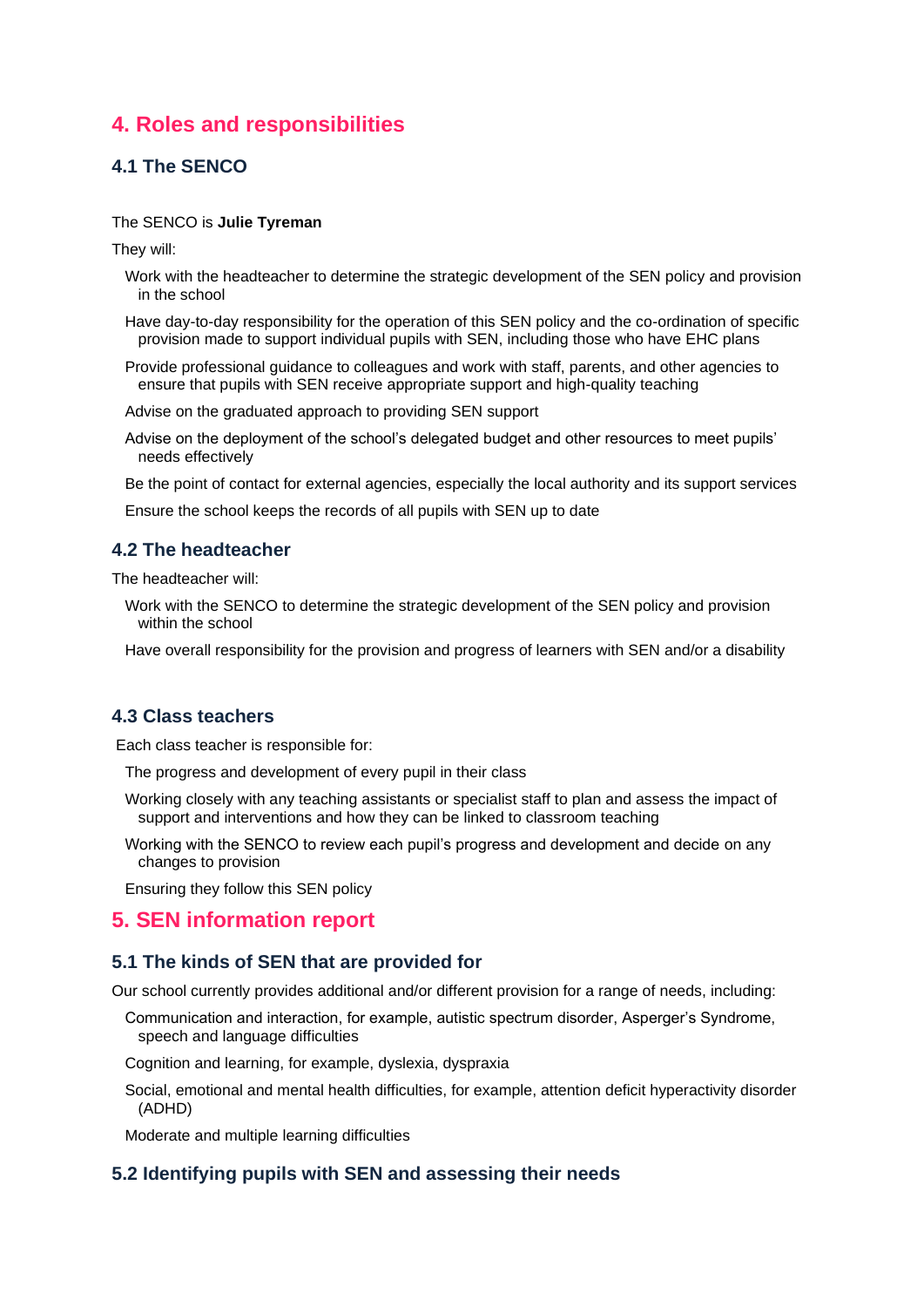As an international center with extremely varied entry points, parents will fill in a questionnaire upon entry, asking them to identify any diagnosed or suspected SEN needs. In the case of diagnosed SEN, reports will be requested and these will be placed in the school SEN file. These reports will be used to complete IEP plans, with the support of the teaching staff.

Class teachers will make regular assessments of progress for all pupils and identify those whose progress:

Is significantly slower than that of their peers

- Fails to match or better the child's previous rate of progress
- Fails to close the attainment gap between the child and their peers
- Widens the attainment gap

This may include progress in areas other than attainment, for example, social needs.

Slow progress and low attainment will not automatically mean a pupil is recorded as having SEN.

When deciding whether special educational provision is required, we will start with the desired outcomes, including the expected progress and attainment, and the views and the wishes of the pupil and their parents. We will use this to determine the support that is needed and whether we can provide it by adapting our core offer, or whether something different or additional is needed.

## **5.3 Consulting and involving pupils and parents**

We will have an early discussion with the pupil and their parents when identifying whether they need special educational provision. These conversations will make sure that:

Everyone develops a good understanding of the pupil's areas of strength and difficulty

We take into account the parents' concerns

Everyone understands the agreed outcomes sought for the child

Everyone is clear on what the next steps are

**As a private center and in line with standard practice across international schools in Spain, parents will be asked to refer their child to a specialist in order for a diagnosis to be made and for necessary guidance to be shared. Where possible, specialists will remain in direct contact with the child's teacher in order to continuously assist with strategies/best practice in the classroom, for the child concerned. This support will complement the school based IEP/review process.**

#### **5.4 Assessing and reviewing pupils' progress towards outcomes**

We will follow the graduated approach and the four-part cycle of **assess, plan, do, review**.

The class or subject teacher will work with the SENCO to carry out a clear analysis of the pupil's needs. This will draw on:

The teacher's assessment and experience of the pupil

Their previous progress and attainment or behaviour

Other teachers' assessments, where relevant

The individual's development in comparison to their peers

The views and experience of parents

The pupil's own views

Advice from external support services (following official diagnosis)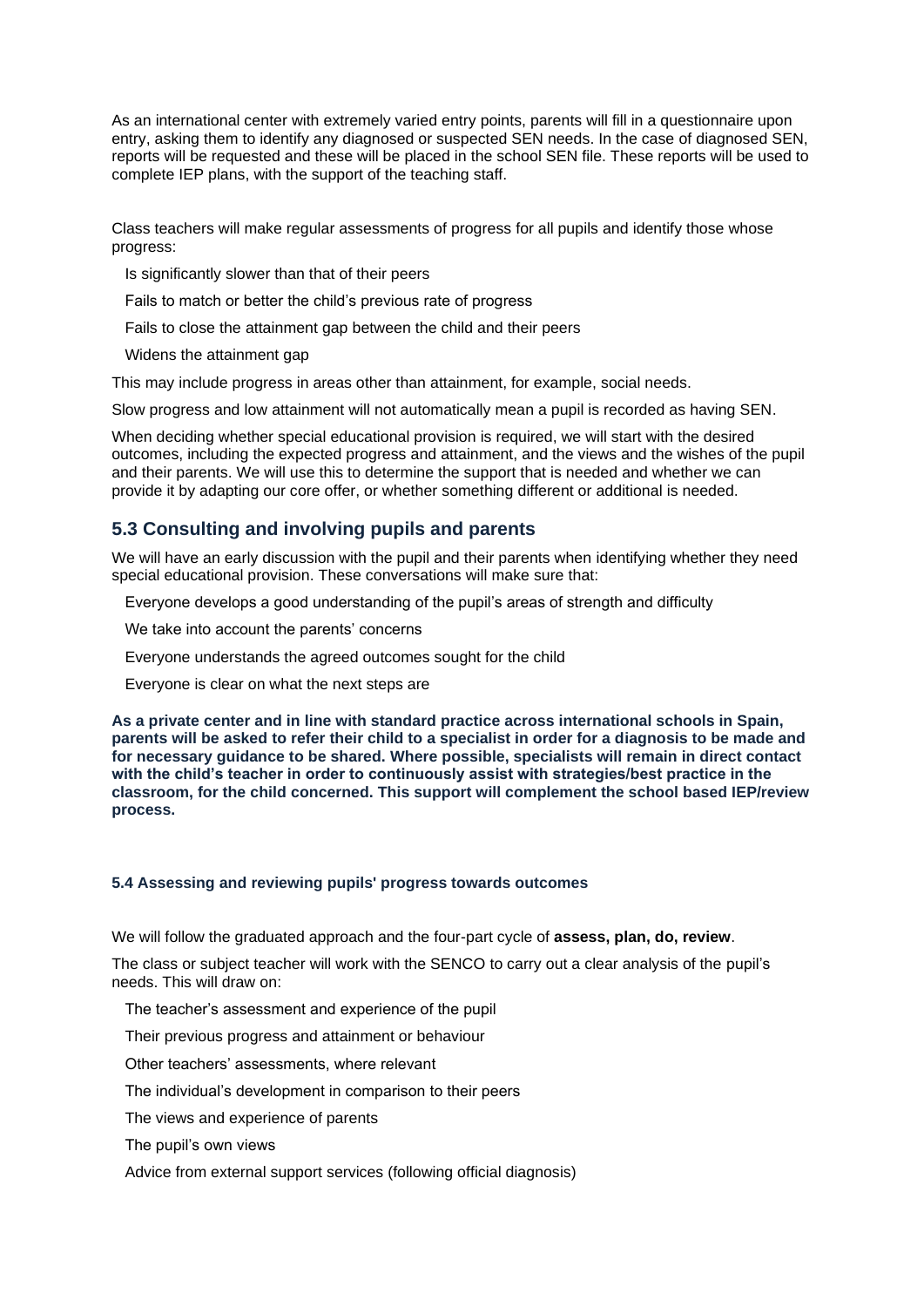The assessment will be reviewed regularly (every 3 months)

All teachers and support staff who work with the pupil will be made aware of their needs, the outcomes sought, the support provided, and any teaching strategies or approaches that are required. We will regularly review the effectiveness of the support and interventions and their impact on the pupil's progress.

IEP sessions are built into the teaching staff meeting schedule. A collaborative approach involving all stakeholders is used in order to devise IEP plans for students.

## **5.5 Supporting pupils moving between phases and preparing for adulthood**

When requested to do so, we will share information with the school, college, or other setting the pupil is moving to. We will agree with parents and pupils which information will be shared as part of this.

#### **5.6 Our approach to teaching pupils with SEN**

Teachers are responsible and accountable for the progress and development of all the pupils in their class.

High-quality teaching is our first step in responding to pupils who have SEN. This will be differentiated for individual pupils.

We will also provide the following interventions:

- An IEP for each student with special educational needs will be devised and reviewed regularly (every 3 months)
- Provision for students with an IEP will be checked via both informal and informal lesson observations and work scrutiny exercises.
- A meeting will take place at the designated review point between parents and students and the SEN lead

The SEN lead will also liaise with staff when necessary, at the designated review points in the cycle.

#### **5.7 Adaptations to the curriculum and learning environment**

We make the following adaptations to ensure all pupils' needs are met:

Differentiating our curriculum to ensure all pupils are able to access it, for example, by grouping, 1:1 work, teaching style, content of the lesson, etc.

Adapting our resources and staffing

Using recommended aids such as, coloured overlays, visual timetables, larger font, etc.

Differentiating our teaching, for example, giving longer processing times for examinations, preteaching of key vocabulary, reading instructions aloud, etc.

### **5.8 Additional support for learning**

In the case of one student in Primary, a teaching support assistant is used every day. A similar provision is anticipated shortly for another student in year 8.

We work with the following agencies to provide support for pupils with SEN:

**Shine Child Development**

### **5.9 Expertise and training of staff**

Our SENCO is also our school Pastoral Lead and is new to the SENCO role this year.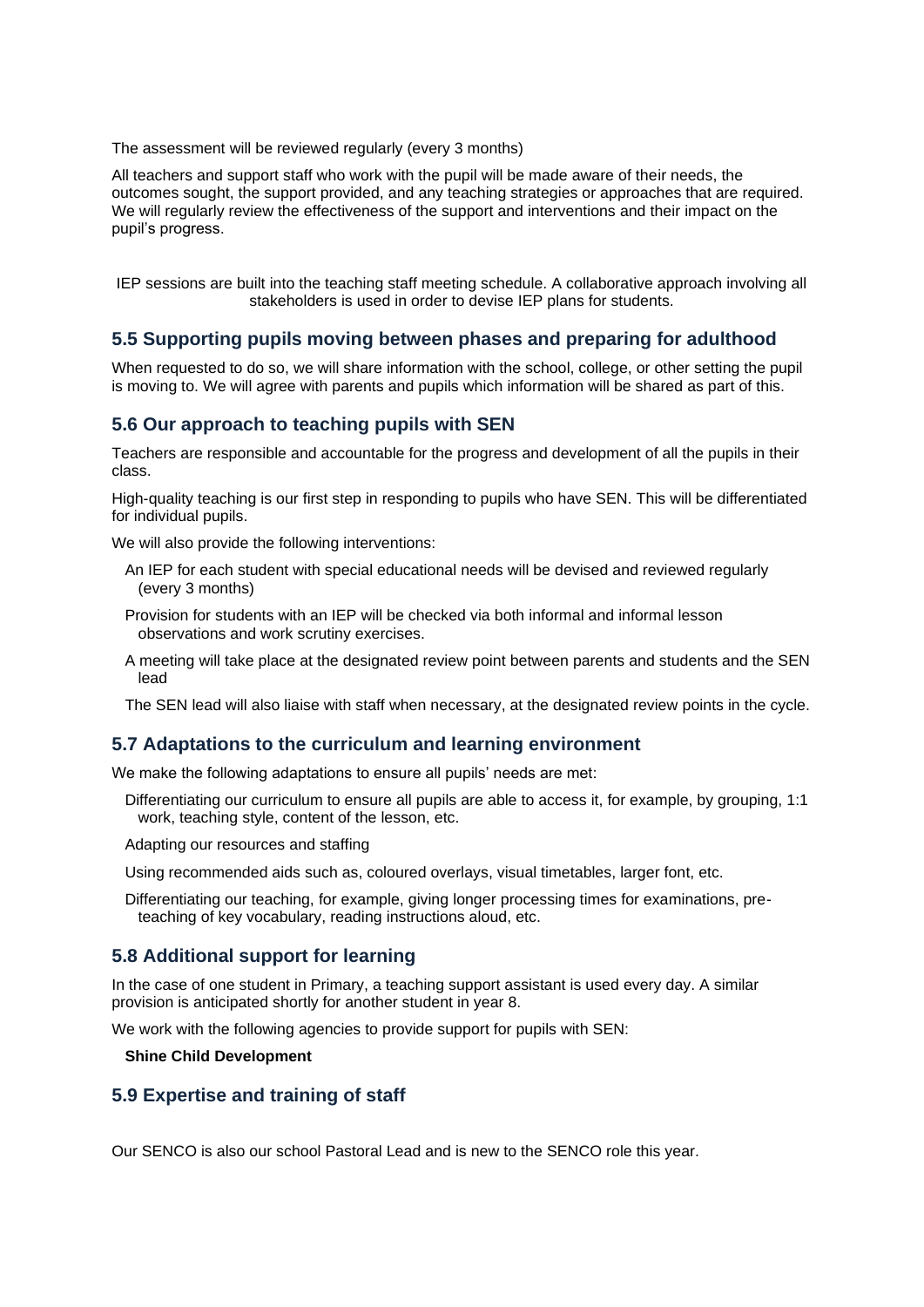In the last academic year, staff have been trained in SEN awareness and the specific SEN needs of our students on roll. Every 3 months, staff will also take part in the review cycle of each SEN student.

We use specialist staff for 1 student and anticipate using another specialist for another student, shortly.

We also use the services of 'Shine Child Development' who are specialized in behavioral and emotional development and speech and language therapy.

#### **5.10 Evaluating the effectiveness of SEN provision**

We evaluate the effectiveness of provision for pupils with SEN by:

Reviewing pupils' individual progress towards their goals each term (every 3 months)

Reviewing the impact of interventions after 12 weeks

Using pupil questionnaires

Using parental consultation

Monitoring by the SENCO

Staff subject teacher liaison.

## **5.11 Enabling pupils with SEN to engage in activities available to those in the school who do not have SEN**

All of our extra-curricular activities and school visits are available to all our pupils, including our before-and after-school clubs.

All pupils are encouraged to go on ALL of our residential trips. These do include international trips.

All pupils are encouraged to take part in sports day/school plays/special workshops.

No pupil is ever excluded from taking part in these activities because of their SEN or disability.

The school is fully compliant with Spanish regulations regarding disabilities and access is universal throughout (ramps/elevators etc)

## **5.12 Support for improving emotional and social development**

We provide support for pupils to improve their emotional and social development in the following ways:

- Pupils with SEN are encouraged to share their learning and wider learning experiences during regular meetings with the SENCO.
- Pupils with SEN are also encouraged to involve themselves in the wider extra-curricular offer, to promote teamwork/building friendships

We have a zero-tolerance approach to bullying.

#### **5.13 Complaints about SEN provision**

Complaints about SEN provision in our school should be made to the Headteacher in the first instance.

The parents of pupils with disabilities have the right to make disability discrimination claims if they believe that our school has discriminated against their children. They can make a claim about alleged discrimination regarding:

Exclusions